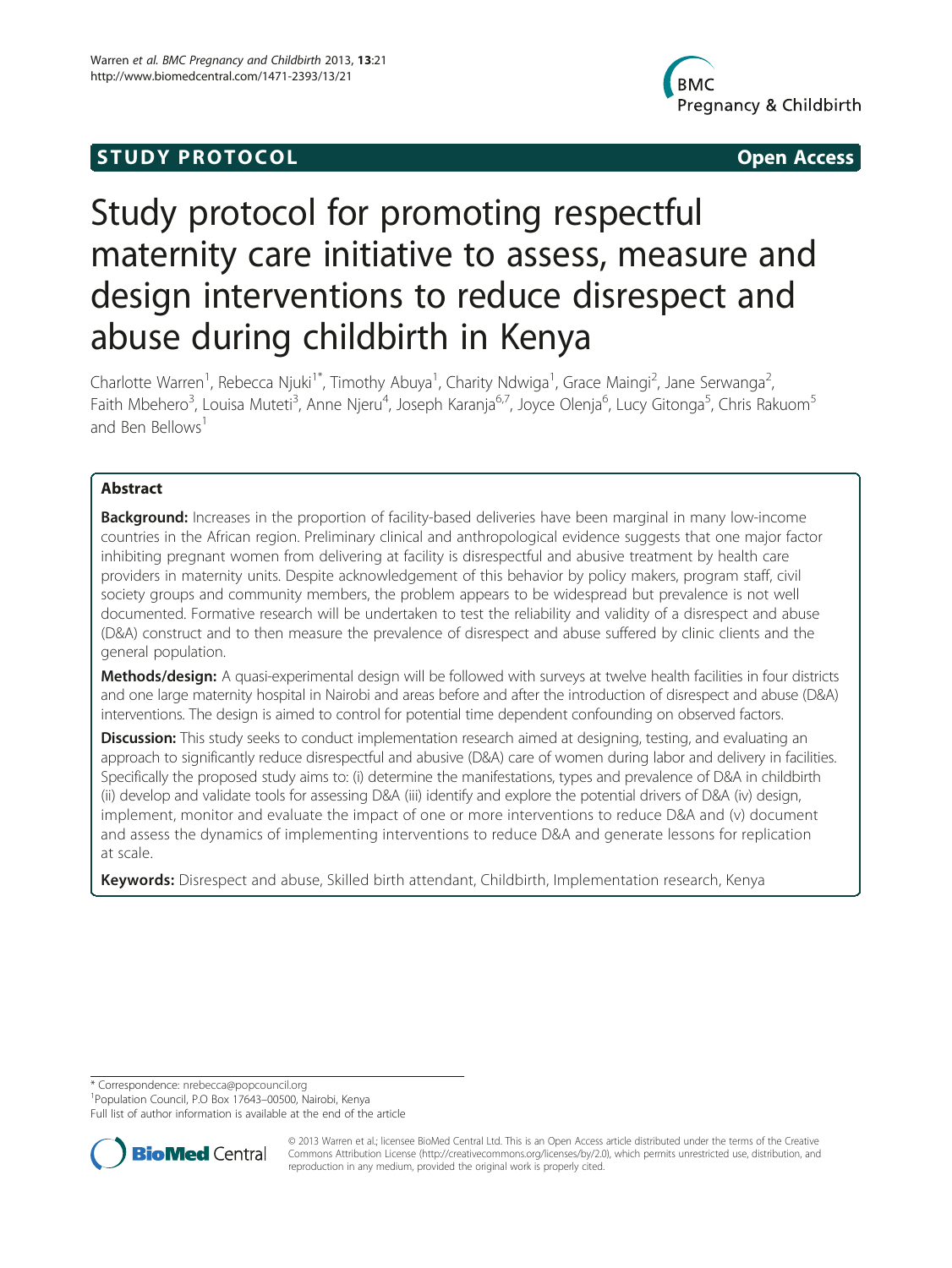## Background

Pregnancy, childbirth, and their consequences are still the leading causes of death, disease and disability among women of reproductive age in developing countries. Maternal mortality is highest in Sub-Saharan Africa, where the maternal mortality ratio (MMR) is one hundred times greater than in developed regions [[1\]](#page-8-0). One key strategy to address high maternal and newborn morbidity and mortality is to increase the proportion of births attended by skilled birth attendants (SBA); indeed, this is an indicator for United Nations Millennium Development Goal (MDG) 5. Progress has been slow towards achieving this MDG indicator [[1\]](#page-8-0) because improvements require overcoming financial and geographic barriers to accessing SBA, as well as poor quality of care at facilities [[1,2](#page-8-0)].

An important, but little understood component of the poor quality of care experienced by women during childbirth in facilities is disrespectful and abusive behavior by health workers and other facility staff [\[3](#page-8-0)]. Bowser and Hill's landscape analysis, which explored the evidence of disrespect and abuse during facility based childbirth in 2010, categorized these behaviors into seven types: physical abuse, non-consented care, non-confidential care, nondignified care, discrimination, abandonment of care and

detention in facilities. Numerous factors can contribute to this experience that Bowser and Hill and others group into: individual and community-level factors normalizing D&A, lack of legal and ethical foundations to address D&A, lack of leadership, lack of standards and accountability, and provider prejudice due to training and lack of resources [[4](#page-8-0)] (Figure 1).

Despite acknowledgement of these behaviors by policy makers, program staff, civil society groups and community members, the problem appears to be widespread but prevalence is not well documented. Given the variety of forms it can take and the multiple contributing factors, coupled with a lack of research describing the practice and evaluating interventions, little is known about effective and appropriate interventions that can reduce D&A. Bowser and Hill give some examples of interventions that have been tested including: facility and system-wide quality-improvement initiatives; accountability mechanisms at the facility- and community-levels; protocols and training programs for providers; adaptation of childbirth interventions by communities; and rights and legal campaigns at the national-level [\[5](#page-8-0)]. Public awareness and debate on this issue is high, with stories in the national press highlighting the problem [\[6](#page-8-0)]. This existing evidence and

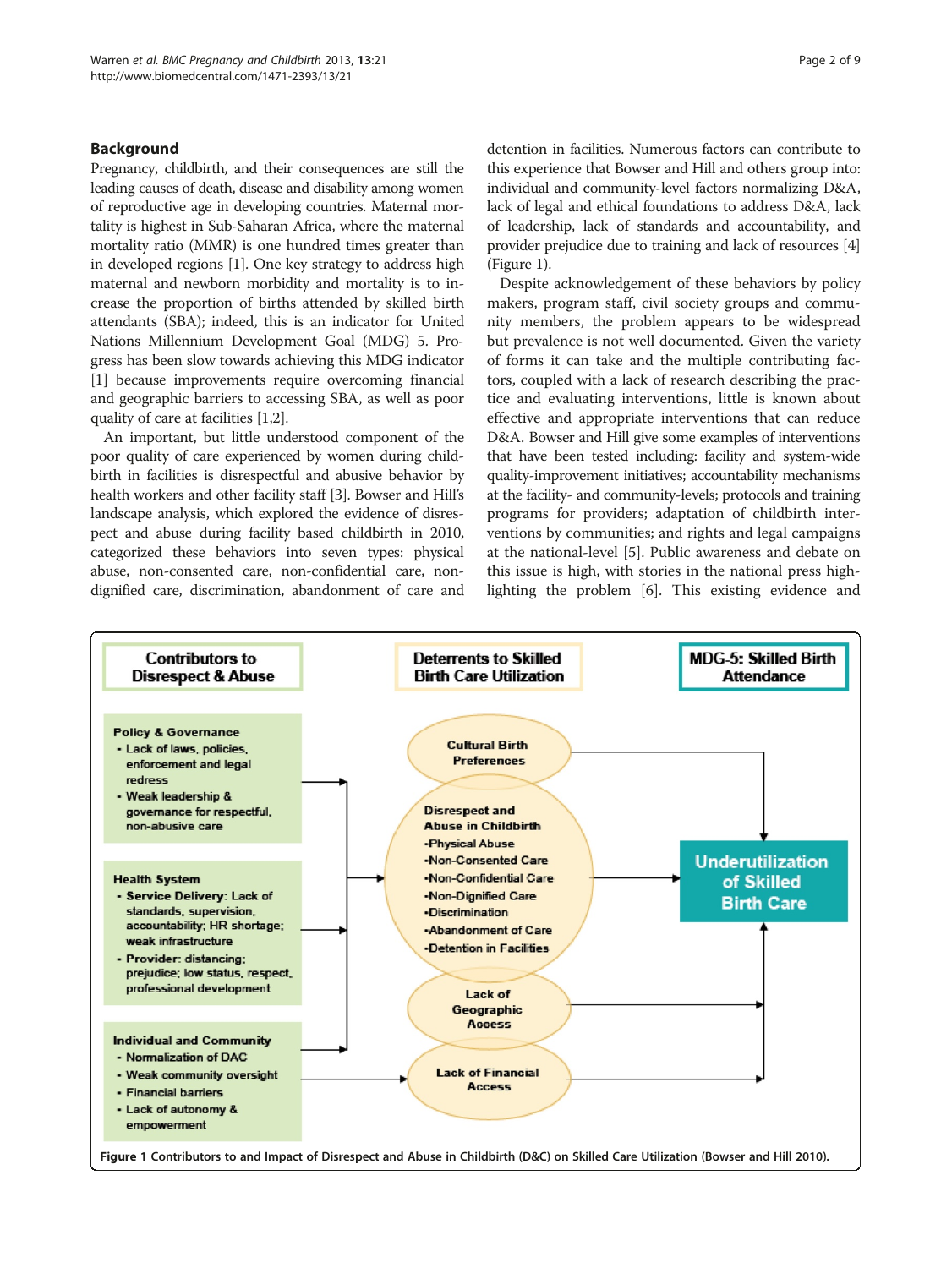public awareness provides a strong platform for understanding D&A and initiating sustainable interventions.

In 2007 the Kenyan Federation of Women Lawyers (FIDA) with the Centre for Reproductive Rights documented dimensions of D&A during childbirth, including: physical abuse, non-consented care, non-dignified care, discrimination of poor and young, abandonment of women during and after labor and detention in facilities because of inability to pay including women with stillbirths [\[7](#page-8-0)]. In another study in Kenya, Family Care International found that women did not attend facilities for fear of being insulted, roughed up and/or abandoned [[8](#page-8-0)]. Population Council research has also found that negative attitudes of nursing staff and absence of medical personnel at facilities act as barriers to women receiving timely care and attention from SBA [[9](#page-8-0)]. Another recent study in Kenya found that D&A of women during and immediately after childbirth discourages women from attending facility-based births and reported that traditional birth attendants (TBAs) accord them more respect [\[10\]](#page-8-0). This was reiterated in the focus group discussions with women in the Kenya Service Provisions assessment 2009/2010 [\[11\]](#page-8-0). These women are also likely to discourage others against using facility based services for birth. Moreover, the poorest women and those from ethnic minorities who are most in need of this care, and most likely to benefit from improved quality, are those who are treated with the greatest disrespect. This implementation research aims at designing, testing, and evaluating an approach to significantly reduce disrespectful and abusive care of women during labor and delivery in facilities.

## Study design and methods

#### Study aims, objectives and indicators

The overall aim of the proposed project is to conduct implementation research aimed at designing, testing, and evaluating novel approaches with the potential to significantly reduce disrespectful and abusive care of women during labor and delivery in facilities. Specifically, in the project, we aim to:

- 1. Determine the manifestations, types and prevalence of D&A in childbirth.
- 2. Develop and validate tools for assessing D&A.
- 3. Identify and explore the potential drivers of D&A.
- 4. Design, implement, monitor and evaluate the impact of one or more interventions to reduce D&A.
- 5. Document and assess the dynamics of implementing interventions to reduce D&A and generate lessons for replication at scale.

#### Study setting

We propose to undertake this project in Kenya where progress towards improving key skilled birth attendance

(SBA) indicators has stalled and interventions are urgently needed to accelerate progress if Kenya is to reach its MDG target of 90% SBA and reduction in MMR to 147 per 100,000 live births by 2015 [[12,13\]](#page-8-0). While most of Kenya's neighbors are reporting some progress in improving proportions of births with SBA (for example in Uganda the proportion increased from 38% in 1995, 42% in 2006 and stagnated at 41% in 2010; Tanzania increase from 36% in 1999 to 43% in 2004/5 and 50% in 2010; and Rwanda increased from 31% in 2000 to 52% in 2008/9) and 69% in 2010, in Kenya the SBA rate has actually reduced from 50% in 1989 to 44% in 2008/9 [[14](#page-8-0)]. This stagnation is a likely contributor to the sustained high MMR in the country (currently 488 per 100,000 live births).

This project builds on previous research regarding the impact of the voucher and accreditation approach on improving reproductive health behaviors and reproductive health status [\[15](#page-8-0)] in five developing countries (Kenya, Tanzania, Uganda, Bangladesh and Cambodia). The advantages of linking this present study with the voucher research in Kenya include the following; (i) Recent data from population surveys across the three districts in Kenya implementing the voucher program and three control districts indicate that disrespect and abuse of women during childbirth and immediately after is hindering the program in achieving its goal of increasing the number of facility-based births, compared to voucher control sites the voucher is protective of women from disrespect and abuse [[10\]](#page-8-0). The wealth of information on D&A being gathered through the voucher evaluation provides a solid foundation from which to develop quantitative measures and test interventions to reduce disrespect and abuse.

#### Methods

A quasi-experimental design will be followed in which health facility assessments will be undertaken in six health facilities and their catchment areas in three districts and in one large maternity hospital in Nairobi. A before and after design will be undertaken in the intervention area and among an equivalent comparison population living in areas and utilizing health facilities not served by a D&A program in order to control for potential time dependent confounding at least among observed characteristics. The study population will comprise health facilities, health providers and managers in selected facilities, national level managers and policy makers, women in labour and postpartum women and community members. The sites will be divided into those providing standards services, voucher program only sites, voucher and D&A sites and D&A sites only.

#### Proposed data collection procedures

All data collection instruments and procedures will be thoroughly pilot-tested prior to being used in settings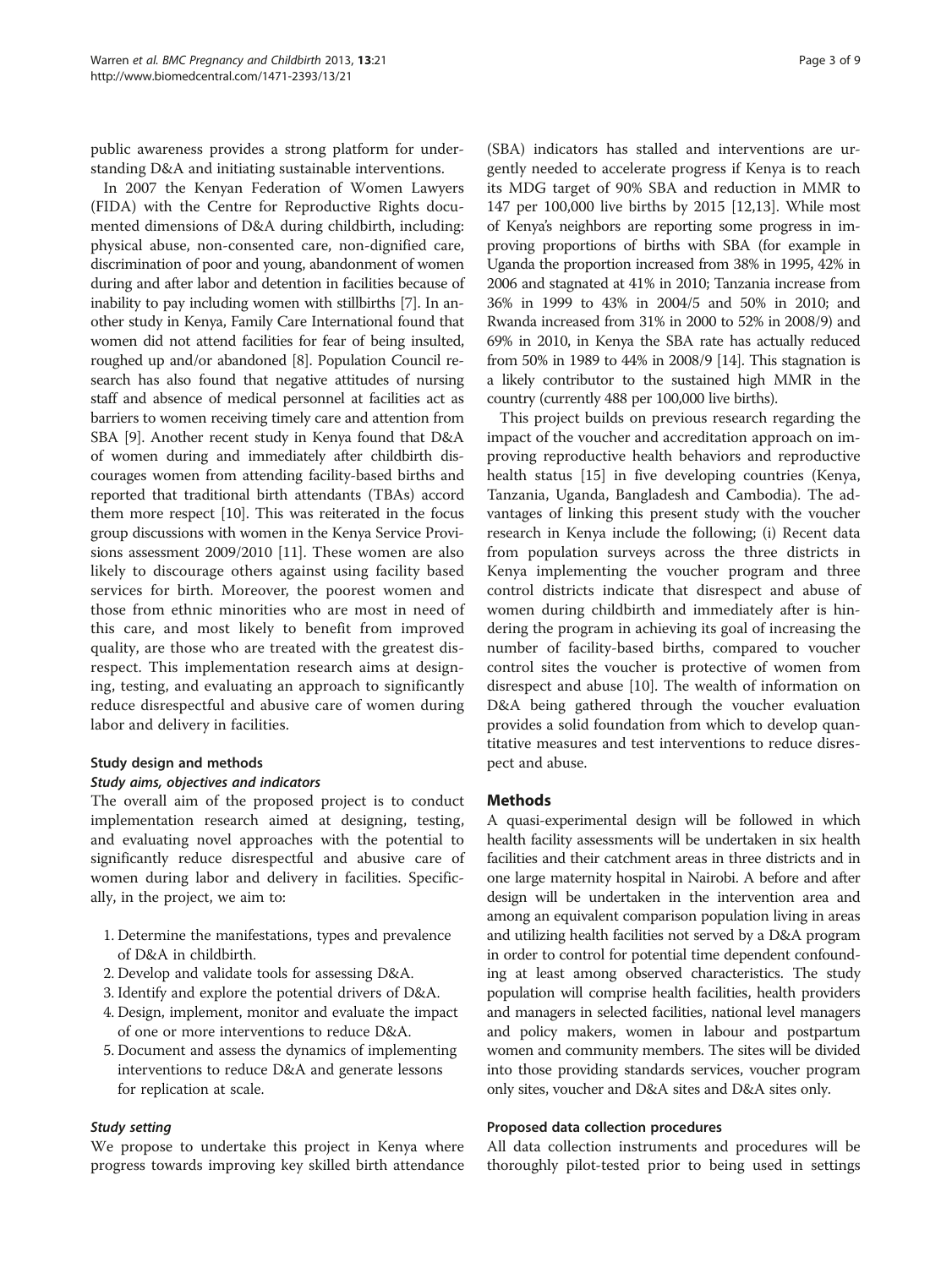similar to those in which they will be administered. Guidance will be sought from women who have recently given birth when finalizing the instruments to ensure that questions and the data collection procedures are conducted with appropriate sensitivity and are not perceived as stigmatizing. The study tools will be pre-tested among a small group of women with similar characteristics as the study population to identify potentially negative consequences and modified accordingly. Study tools for clients will be translated and pretested in the relevant local language. Overall the study design will comprise the following methods:

## Focus groups discussions (FGDs)

Three to five FGD will be conducted with community members in each district. These will include women who had facility-based birth and those who delivered at home, family members, community health committee members, and local women's and civil rights groups. Potential participants will be recruited from the communities around the health facilities. Standard FGD procedures will be followed; a group moderator will conduct the session, accompanied by a note-taker. The FGDs will explore broad themes around (i) motivations for giving birth in health facility and selection/use of the particular facility (ii) attitudes towards health facility deliveries (iii) quality and satisfaction with communication/interaction with the provider and (iv) perceptions of health system stigma and discrimination towards those accessing maternal health services. In addition the FGDs will explore and clarify views, opinions and perceptions and enhance the findings from client exit surveys and address unforeseen questions arising from other components of the study. The information generated from the FGDs will be used to; (i) focus and refine the nature, manifestations and indicators of D&A generated through the literature / document review and policy analysis; and (ii) to inform the development of baseline indicators that will measure the effect of interventions at end line.

## In-depth interviews and informal discussions with senior health managers

We will conduct in-depth interviews with 25 senior reproductive health program managers at national and regional level; district health management teams (DHMTs), facility managers and civil society leaders. The objectives of the interviews will be to collect information similar to that collected through FGDs, with additional information on system level and governance factors that may contribute to abuse and disrespect.

## Health facility assessments

We will conduct health facility assessments which comprise; (i) interviews with providers (ii) review of inpatient

records (iii) structured facility inventory (iv) service statistics (v) observations of client-provider interactions during labour and childbirth and (iv) client exit interviews. We will conduct provider interviews to measure their perceptions of working conditions, respect, empathy with and prejudice against clients, and awareness of policy and service delivery guidelines concerning respect, dignity and client rights. Staff turnover, absenteeism, vacancy rates, workload, motivation and the challenges of managing and retaining maternity staff will also be measured through adapting self-administered instruments developed and validated in South Africa [\[16](#page-8-0)]. All providers working in the MCH or Maternity units will be interviewed on their knowledge, practice and attitudes. Lickert scales will be used and providers given the opportunity to self administer part of the interview. The first part of the questionnaire will be administered by the researcher, a separate section with a range of statements covering the various issues will be given to the provider and asked to tick responses ranging from strongly agree to strongly disagree.

- (i) Reviews of inpatient records will be used to assess the response to complications. We will conduct record reviews with maternity inpatient notes/ partographs specifically to record for example, time of diagnosis of obstructed labor and time of cesarean section to measure aspects of untimely care and neglect. We will randomly review the delivery register and extract every fifth inpatient notes for review.
- (ii) Structured facility inventory will be used to measure information on facility infrastructure, staffing levels, skills and training, and availability of equipment, commodities, test kits, data collection tools, as well as protocols for service delivery (guidelines, policies and standards).
- (iii) Service statistics, and reports of critical care behaviors where available, will be extracted to measure trends in the number of facility-based births and analyzed using time series charts [[17](#page-8-0)].
- (iv) Observation of client provider interaction during labour and delivery will measure both the process (how clients are treated and whether they actively participate) and the content (what they are told, technical competence, accuracy of information, provision of essential information during consultations). A structured non-participant observation will be undertaken of client-provider interactions for those clients recruited following the client's consent. A structured checklist will be used in the observation of the client provider interaction to record their observations of the actions taken by the provider. The checklist comprises a set of items that together comprise pre-determined, agreed-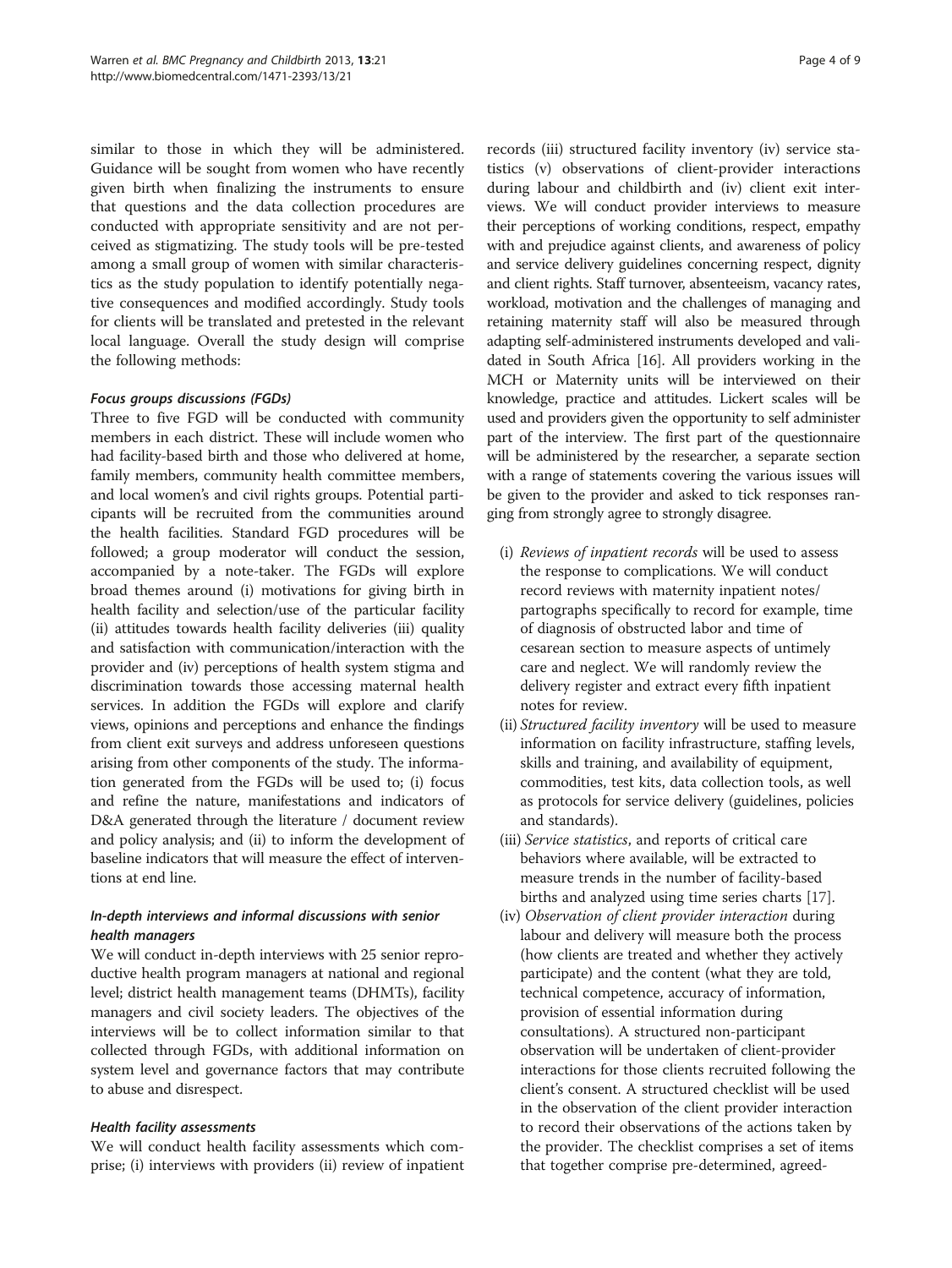upon and validated indicators of quality of care during labour and delivery. We will then observe the labor and normal delivery of all consenting clients per facility attending for childbirth over a two-week period. There is a precedent for doing this in Kenya, as the recently-completed Service Provision Assessment (SPA) observed normal deliveries using tools we adapted for this study [\[11\]](#page-8-0).

(v) Exit interviews of postpartum women leaving the maternity unit: We will conduct exit interviews with all women aged 15–45 years who have recently delivered, at the selected facilities as they leave the maternity units after giving birth. Exit surveys are aimed to measure the prevalence of D&A during childbirth. All women satisfying these inclusion criteria will be recruited until the required sample sizes had been reached.

To estimate the sample size for evaluating the ultimate outcome indicator of the intervention package, "the reduction in the prevalence of D&A in facilities" we will use an estimated prevalence of 0.2 of women not using facilities due to provider related reasons, based on literature and regional experience where an additional study on D&A is also taking place. This is based on results from a voucher evaluation baseline population survey conducted in 2010 across the six districts, indicated that 22% of women said they did not seek medical care because of unfriendly providers. Therefore calculation of the sample size is based on the estimation that 20% of pregnant women who do not use a facility for delivery is due to provider based reasons. To measure a 10% decrease of D&A, with 80% estimated power for one-sample comparison of proportion with two sided alpha of 0.005 we will require a sample size of 381 for the exit survey for each district.

The distribution of the types of abuse will be assessed in terms of key socio-demographic variables such as age, parity, marital status, education, economic status, ethnicity, and other characteristics identified through the qualitative research that may be associated with discrimination or abuse.

## Case narratives at community level

We will document examples from women who have experienced D&A and others who have not experienced D&A during childbirth. Women will first be interviewed exiting the postnatal ward and recruited for a follow-up interview at their home or a mutually convenient location within four weeks of childbirth to ask questions regarding their experience (using note taking and tape-recording).

#### Validation of data collection tools

We will develop a standard client exit questionnaire to assess abuse and disrespect in facilities that will be validated. This will aim to permit the instrument to be used in similar settings to assess prevalence and types of abuse and disrespect. To validate this tool a series of activities will be conducted. The process will constitute the following steps:

- 1. Finalizing a Construct Map (matrix) aimed at identifying the measureable elements of disrespect and abuse (Table [1](#page-5-0)).
- 2. Conducting a series of interviews with clients to identify potential gaps in the Construct Map. This will be established by inviting 20 women from the focus groups and other women in the community identified by focus group participants who had experienced abuse during facility childbirth in the past year and 20 women with facility delivery in the past year who had not experienced abuse to complete a structured questionnaire. These women will then participate in a semi-structured in-depth interview by a different interviewer, who will be blinded to the responses of the questionnaire. The experiences of specific types of abuse established in the semistructured interview will be used as the gold standard. We will then compare the results of the in-depth interviews with the results of the exit questionnaire to calculate the sensitivity, specificity, and the positive predictive value of the questionnaire for identifying any abuse and specific categories of abuse.
- 3. Finalizing the prototype exit interview questionnaire based on the pretested tool and the focus group discussions. This will help in clarifying any gaps in the client exit questionnaire.
- 4. Assessing the reliability of the exit interview. The questionnaire for "disrespect and abuse" is required to be consistent over the intended survey population. Reliability testing will be conducted to reduce the measurement error. These methods outlined will be used to reduce error caused by influences associated within respondents and the structure of the instrument.
- 5. Assessing the validity of the questionnaire. We will gather evidence for validity in three ways through internal structure, items analysis, and external measures. We will collect validity evidence based on internal structure evaluating whether the observed data (responses) are consistent with expectations both qualitatively and empirically using rank order correlation. We hypothesize that the items will arrange themselves from low to high along the D&A scale. We will then conduct item analysis (item by item) to determine whether the locations of the respondents for one item performed as expected on other items, comparing mean locations. This is a test of items design. We hypothesize that the mean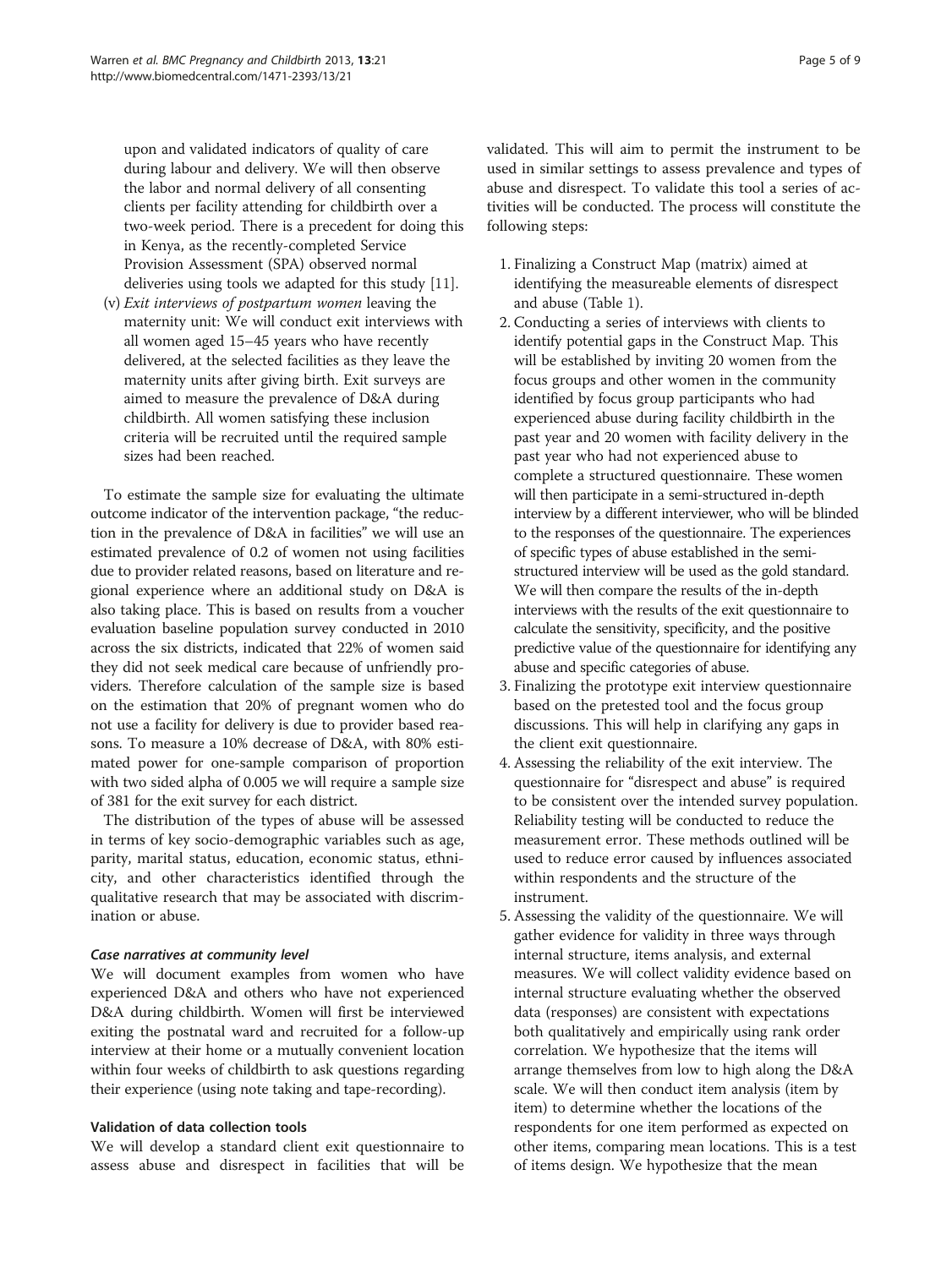## <span id="page-5-0"></span>Table 1 Construct map (matrix)

| Type of abuse           | Legal definition (where it exists)                                                                                                                                                                                                   | Observable element Examples                                             |                                                                                                                                                                                                                                                                                                            |
|-------------------------|--------------------------------------------------------------------------------------------------------------------------------------------------------------------------------------------------------------------------------------|-------------------------------------------------------------------------|------------------------------------------------------------------------------------------------------------------------------------------------------------------------------------------------------------------------------------------------------------------------------------------------------------|
| Physical abuse          | The right not to be subjected to cruel, inhuman, or<br>degrading treatment                                                                                                                                                           |                                                                         | Pinching /Slapping/Pushing/Beating                                                                                                                                                                                                                                                                         |
|                         |                                                                                                                                                                                                                                      |                                                                         | Stitching episiotomy without anesthesia                                                                                                                                                                                                                                                                    |
|                         |                                                                                                                                                                                                                                      |                                                                         | FGM during labor/Re-stitching FGM scar                                                                                                                                                                                                                                                                     |
|                         |                                                                                                                                                                                                                                      |                                                                         | Rape/ Inappropriate touching during exam- genital/<br>thighs                                                                                                                                                                                                                                               |
| Non consented care      | Medical procedures that are performed without a<br>client's consent may constitute an actionable tort of<br>"trespass" to the patient's body.                                                                                        | A woman's right to<br>information is<br>respected                       | Non explanation of medical procedures e. g Tubal<br>Ligation, hysterectomy                                                                                                                                                                                                                                 |
|                         |                                                                                                                                                                                                                                      |                                                                         | "Staff take time to explain: procedures, diagnosis,<br>progress, results, options"                                                                                                                                                                                                                         |
|                         |                                                                                                                                                                                                                                      |                                                                         | "Information is given in an open and friendly<br>manner"                                                                                                                                                                                                                                                   |
|                         |                                                                                                                                                                                                                                      |                                                                         | "Clients are encouraged to ask questions"                                                                                                                                                                                                                                                                  |
| Non dignified care      | The right to dignity: "Every individual shall have the<br>right to the respect of the dignity inherent in a<br>human being".                                                                                                         | A woman's right to<br>dignity is respected                              | Use of non dignified language/not addressed rudely<br>"staff are polite and use appropriate language"                                                                                                                                                                                                      |
|                         |                                                                                                                                                                                                                                      |                                                                         | Threats e.g. if you do not cooperate I take you to<br>theater                                                                                                                                                                                                                                              |
|                         |                                                                                                                                                                                                                                      |                                                                         | Failure to provide services due to personal values                                                                                                                                                                                                                                                         |
|                         |                                                                                                                                                                                                                                      | A woman's right to                                                      | No explanation of the scope of services offered                                                                                                                                                                                                                                                            |
|                         |                                                                                                                                                                                                                                      | information is<br>respected                                             | No choice of gender of provider,                                                                                                                                                                                                                                                                           |
|                         |                                                                                                                                                                                                                                      |                                                                         | Not exposed unnecessarily                                                                                                                                                                                                                                                                                  |
|                         |                                                                                                                                                                                                                                      |                                                                         | Un hygienic conditions: Bed sharing/No change of<br>linen/Several babies sharing incubators/Mothers<br>being asked to clean delivery couches/Dirty<br>bathroom/toilets                                                                                                                                     |
| Discrimination          | The right to be free from discrimination                                                                                                                                                                                             |                                                                         | Mothers record clearly marked HIV positive                                                                                                                                                                                                                                                                 |
|                         |                                                                                                                                                                                                                                      |                                                                         | Failure to provide medical procedures to HIV clients<br>e.g. limit VE exam done                                                                                                                                                                                                                            |
|                         | The rights to equality and non-discrimination                                                                                                                                                                                        |                                                                         | Denial of services due to lack of money, poverty                                                                                                                                                                                                                                                           |
| Abandonment<br>/neglect | The right to health                                                                                                                                                                                                                  | "Every woman has<br>access to skilled<br>attendance during<br>delivery" | Delay in receiving care after a decision has been<br>made e.g. to perform C/S                                                                                                                                                                                                                              |
|                         | The Penal Code provides that any person who<br>renders medical or surgical treatment "in a manner<br>so rash or negligent as to endanger human life or to<br>be likely to cause harm to any other person" is guilty<br>of an offence |                                                                         | Failure to provide supplies even if the supplies are<br>available                                                                                                                                                                                                                                          |
|                         |                                                                                                                                                                                                                                      |                                                                         | Failure to offer service even when the staffs are<br>adequate on duty                                                                                                                                                                                                                                      |
|                         |                                                                                                                                                                                                                                      |                                                                         | Failure to examine clients/mothers according to the<br>national guidelines even when the resources are<br>available                                                                                                                                                                                        |
|                         |                                                                                                                                                                                                                                      |                                                                         | Neglect post delivery                                                                                                                                                                                                                                                                                      |
| Detention               | The right to liberty and                                                                                                                                                                                                             |                                                                         | When a woman is unable to pay if the baby is sick-<br>welfare of the mother in the facility                                                                                                                                                                                                                |
|                         | security of person The right not to be detained for<br>non-payment of debt                                                                                                                                                           |                                                                         | "Payment for health care services, as well as services<br>related to the underlying determinants of health, has<br>to be based on the principle of equity, ensuring that<br>these services, whether privately or publicly provided,<br>are affordable for all, including socially disadvantaged<br>groups. |
| Non confidential        | The right to privacy and family                                                                                                                                                                                                      | A woman's right to<br>privacy and<br>confidentiality is<br>respected    | " history taking and examination is done in as much<br>privacy as possible"                                                                                                                                                                                                                                |
|                         |                                                                                                                                                                                                                                      |                                                                         | "Staff actively protect women's privacy<br>/confidentiality"                                                                                                                                                                                                                                               |
|                         |                                                                                                                                                                                                                                      |                                                                         | "Every woman is examined or attended to behind<br>screens"                                                                                                                                                                                                                                                 |
|                         |                                                                                                                                                                                                                                      |                                                                         | "Staff do not discuss or disclose client information to<br>non-health care staff"                                                                                                                                                                                                                          |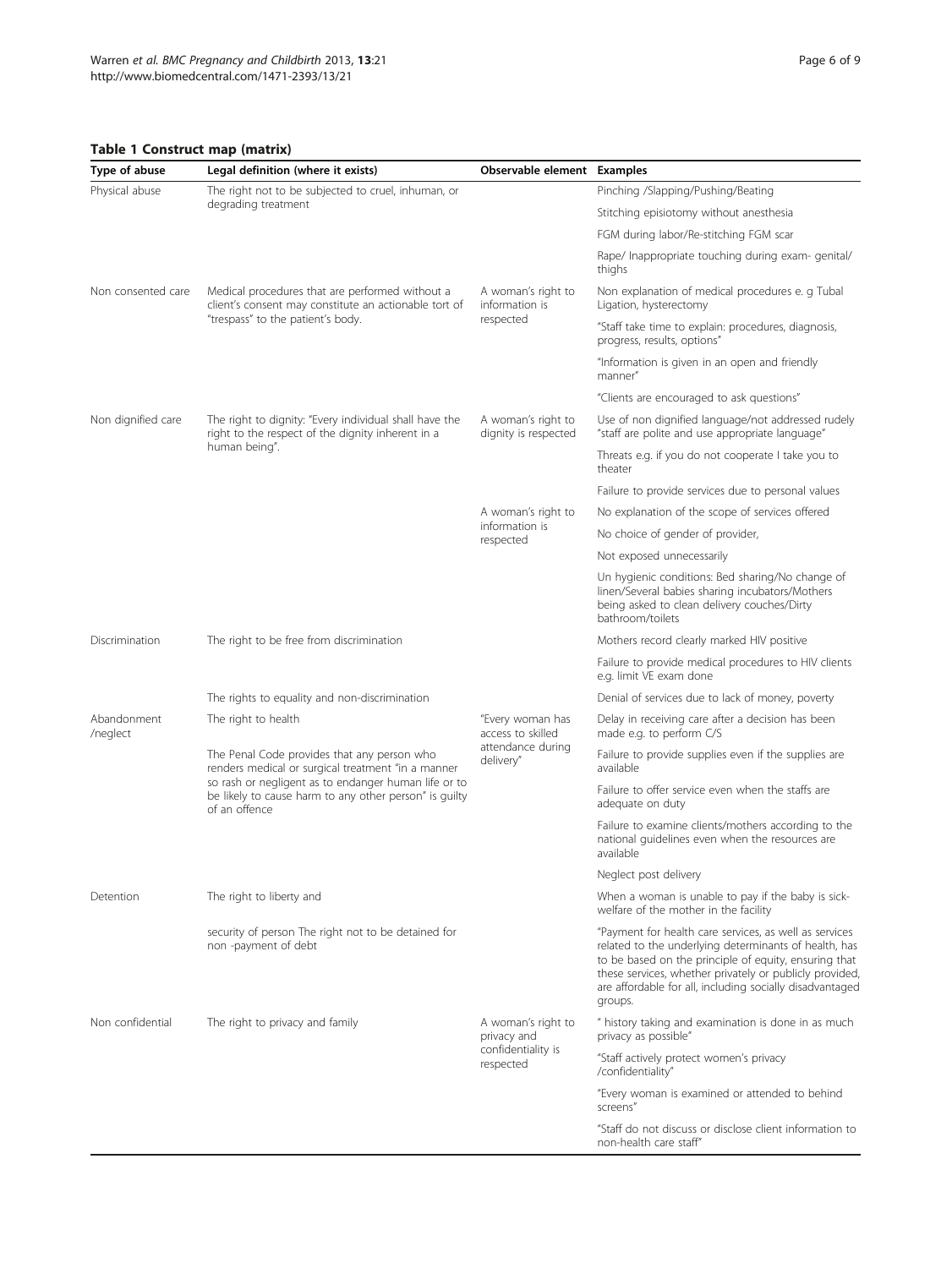location of each group will tend to increase as the scores increase.

### The intervention

The consortium for "Measuring D&A in Childbirth in Kenya" will be comprised of Population Council (PC), Federation of Women Lawyers – Kenya (FIDA) and the National Nurses Association of Kenya/Midwifery Chapter (NNAK/MC). This team was strategically created to bring complementary expertise in promoting women's rights through local and national advocacy (FIDA), empowering health service providers to provide quality care (NNAK/ MC), and implementation research to document and learn from the process (PC). Other critical stakeholders include the Ministry of Medical Services, Ministry of Public Health and Sanitation, the White Ribbon Alliance–Kenya and the Health Rights Advocacy Forum (HERAF).

Our strategy for maximizing the likelihood that successful interventions can be institutionalized is to address the five categories of contributing factors identified by Bowser and Hill through engaging with stakeholders at three levels: policy and governance, health system, and community. The landscape analysis that was conducted by Bowser and Hill of D&A in facility-based childbirth details how these levels are interrelated and why they need to be addressed simultaneously [[5](#page-8-0)].

Findings from the baseline study will inform development of the intervention package so that the most prevalent categories of D&A in Kenya are addressed directly. The design will be guided by a human rights-based approach, in particular, by analyzing and addressing the inequalities, discriminatory practices and unjust power relations between providers and clients as defined by international human rights treaties and corresponding governmental obligations and laws. In addition, the existing Kenya quality model and the national maternal care standards will be used to guide the interventions relevant at each level care of service delivery. We will conduct community dialogue meetings to share and validate the findings. In addition we will invite key stakeholders from all levels to a meeting at which key findings will be shared and discussed, contributing factors identified and prioritized. Broad approaches for the intervention package at national, facility

|  |  |  | Table 2 Proposed three-level intervention |
|--|--|--|-------------------------------------------|
|--|--|--|-------------------------------------------|

and community levels will be discussed and agreed upon by the stakeholder group. To support this process, issues emerging from the data will be organized into the five broad categories of contributing factors at the three levels: Policy and Governance, Health System and Community, wherever possible linking these factors directly with the types of D&A experienced in the Kenyan context (Table 2).

#### Data management and analysis

Paper questionnaires and PDAs will be used to capture quantitative data. Checklists for the facility inventory and observations will use paper questionnaires whereas the client exit interview will be carried out using PDAs. Data from paper questionnaires will be keyed into Epidata 3.1 and exported into Stata 10 for analysis. Data from PDAs will be downloaded into an MS Access database before being exported into Stata 10 for analysis. Tests of proportions and relationships (between control and experimental or pre-intervention and post-intervention periods) will be made at 1% and 5% level of significance. We will use statistical analyses such as logistic regression models (with any form of D&A as dependent variable) and Z-tests examining D&A rates before and after to test the hypothesis described above, as well as to evaluate the impact of the intervention package on indicators measuring the key contributing factors. Additionally, multi-level regression models will evaluate which individual and group level factors are associated with a woman's experience of D&A in childbirth, with the primary explanatory variable being which catchment area woman lived in.

Qualitative data will be captured on paper and audio tapes and later transcribed, translated and typed into MS Word, before being exported into QSR NVivo 10 software management and analysis. A thematic framework will be used in qualitative analysis, allowing for iterative use of both deductive and inductive approaches. We will compare analysis charts within and across sites to look for similarities and differences to support identification of key issues around abuse and disrespect. Final qualitative analysis will be organized around a description of the nature, manifestations and experiences at baseline and factors contributing to the abuse.

| <b>Intervention level</b> | <b>Contributing factors</b>                                       | <b>Stakeholders</b>                                              |
|---------------------------|-------------------------------------------------------------------|------------------------------------------------------------------|
| Policy and<br>Governance  | National laws and policies, Human rights and ethics<br>quidelines | FIDA, PC, Ministries of Health, Gender, HERAF, Women's<br>groups |
|                           | Governance and leadership                                         | Ministries of Health, NNAK/MC, Population Council                |
| Health System             | Service delivery structures and sites                             | Ministries of Health, KMTC, NNAK/MC/MC, KOGS, KNC, PC            |
|                           | Provider practices and attitudes                                  | MOH, NNAK/MC/MC, KOGS, Population Council                        |
| Community                 | Individual and community attitudes and behaviors                  | FIDA, HERAF, CBOs/FBOs, women's groups, gate keepers             |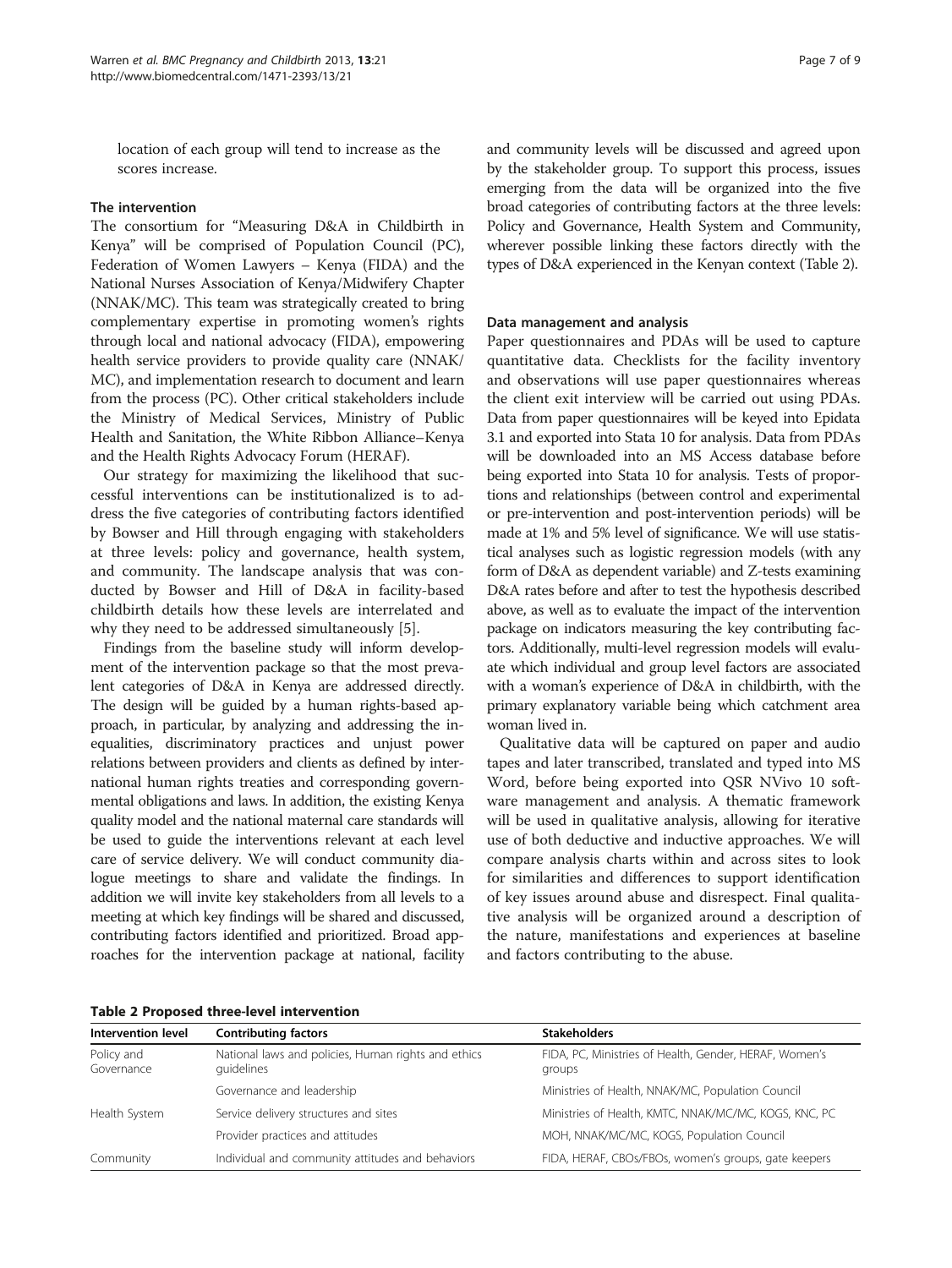#### Ethical issues

All researchers and research assistants will be trained on the conduct of ethical procedures and will be monitored during field work by Population Council.

Informed consent will be obtained separately for each study participant for each component. All participants will be given detailed information about the study including: aims/methods of study; institutional affiliations of the research; anticipated benefits, risks/discomfort it may cause (expected to be minimal) and follow-up of the study; the time the questionnaire or interview will take; the fact that they may choose not to answer any questions and that they have the right to abstain from participating in the study, or to withdraw from it at any time, without reprisal; measures that will be taken to ensure confidentiality and anonymity of information provided; the conduct of interviews in places of the participant's choosing and which maximize audio privacy; contact details of the study coordinator for any questions or concerns.

All data will be stored in password protected computer files. Hard copies of questionnaires, anonymised transcriptions and tapes of the group discussions will be stored securely in a locked cabinet, in accordance with the Population Council policy and the Kenya Data Protection Policy.

#### Ethical clearance

The research protocol has been reviewed by key stakeholders and ethical clearance has been granted by the Kenya Medical Research Institute (KEMRI) Ethical Review Board (approval number SCC No 288), the Population Council's Institutional Review Board (No.517), and the Division of Reproductive Health, Ministry of Public Health and Sanitation and the Ministry of Medical Services.

#### **Discussion**

It's often argued that hospital settings are organized to provide the safety for mothers and babies during childbirth, but this is not always true in Kenya where many facilities are unable to provide minimum requirements for safe delivery, limited staff and a community with little knowledge of their health rights. Respecting a woman as an important and valuable human being and making certain that the woman's experience during childbirth is satisfying and empowering is a critical process often referred to as "humanizing childbirth". Humanized birth means the woman is placed in the centre of decision making and providing her information regarding the process and what is happening during childbirth. Dehumanization of childbirth has been experienced and reported in several other countries as a key deterrent to utilization of skilled birth attendance with different manifestation of disrespect and abuse [\[18\]](#page-8-0).

D&A is a global problem in many low and high income countries although not well documented. Pregnant women seeking maternity care may receive ill treatment that ranges from disrespect of their autonomy and dignity to utter abuse: physical assault, verbal insults, discrimination, abandonment, or detention in facilities for failure to pay. There have been many anecdotal reports but little formative research coupled with a "veil of silence" that has covered up the humiliation and abuse suffered by women seeking maternity care. International human rights do not directly tackle disrespect and abuse as a violation of women's basic human rights. The White Ribbon Alliance for Safe Motherhood is bringing together concerned partners to develop collaborative strategies to address disrespect and abuse during maternity care.

The Bowser and Hill landscape report reviews a number of studies from a wide range of countries on respectful care and identifies D&A evidence gaps as the lack of: operational definitions; validated measurement methods; evidence of successful interventions; and prevalence estimates [\[5\]](#page-8-0). There is a lack of systematic evaluation and analysis of the contributors of D&A and specific mechanisms by which different drivers may contribute to the problem including interactions between the different drivers. Another gap is the specific way in which D&A acts as a deterrent to skilled care utilization as well as the contribution of the different categories of D&A in reducing maternal health coverage. There are almost no studies that evaluate impact of interventions designed to reduce D&A or promote respectful care. One study in high resource setting attempted to measure the prevalence but did not focus on childbirth [\[19\]](#page-8-0). This proposed study aims to better understand the extent of the problem and to document effective approaches to designing and implementing interventions to reduce the disrespect and abuse.

#### Abbreviations

D&A: Disrespect and Abuse; FGD: Focus Group Discussion; FIDA: Federation of Women Lawyers – Kenya; HFA: Health Facility Assessment; KEMRI: Kenya Medical Research Institute; MMR: Maternal maternity Ratio; NNAK/ MC: National Nurses Association of Kenya/Midwifery Chapter; OBA: Output based Aid; PC: Population Council; TBA: Traditional birth attendant.

#### Competing interests

The authors declare that they have no competing interests.

#### Authors' contribution

CW is the PI and was involved in the overall conceptual design and overall revision of the manuscript. RN was involved in the conceptual design of the study, drafting, re-organization and overall revision of the manuscript. TA, CN, JS, FM, LM, AN, JK, GM, JO, LG, CR and BB were involved in the conceptual design of the study and revision of the manuscript. All authors have read and approved the final manuscript.

#### Acknowledgements

The Promoting Dignified Care during Childbirth in Kenya project is a twoyear sub agreement (No. FY11-G01-6990) between URC's Translating Research into Action (TRAction) Project and Population Council, funded by the US Agency for International Development under USAID Cooperative Agreement No. GHS-A-00-09-00015-00.